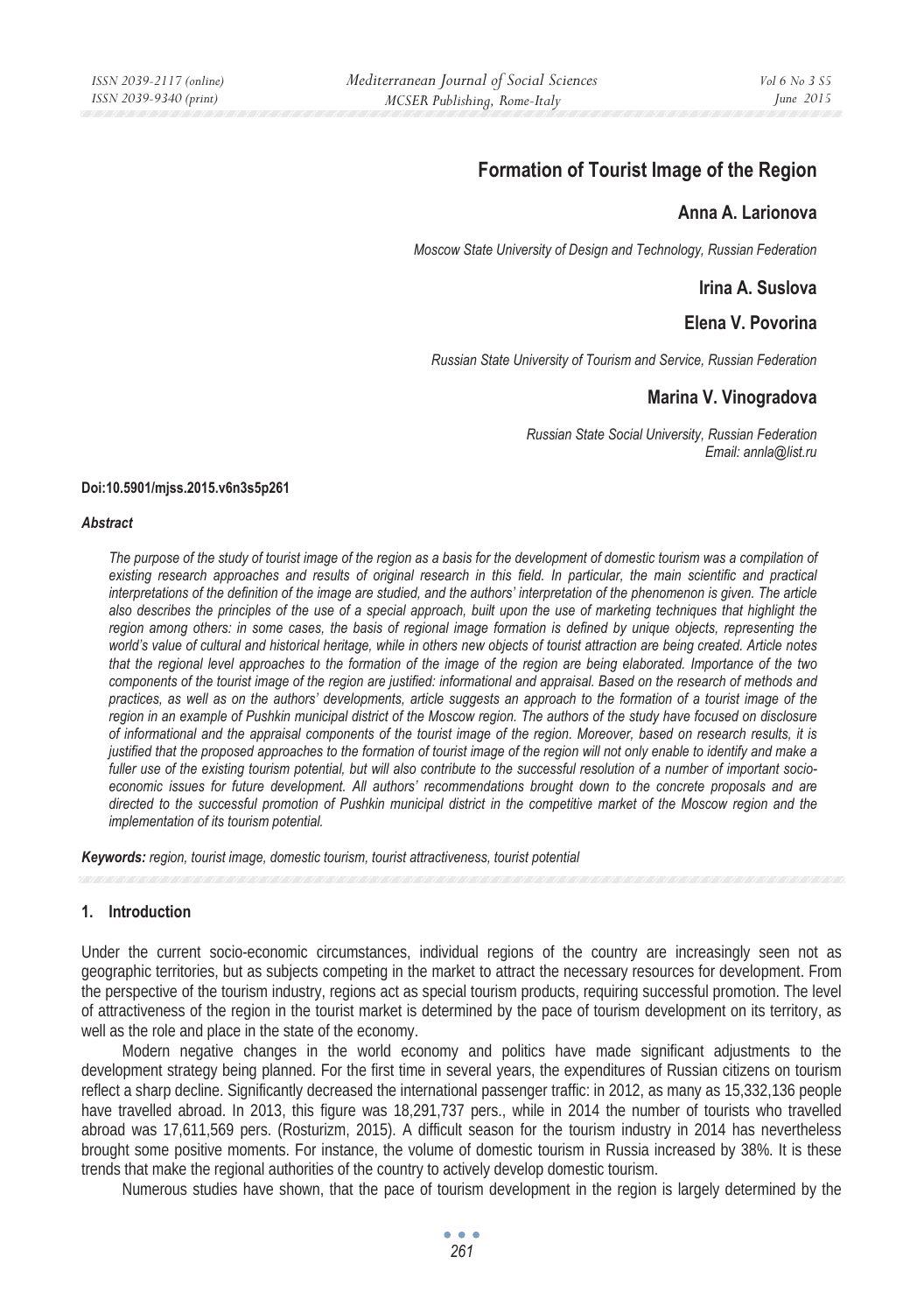| ISSN 2039-2117 (online) | Mediterranean Journal of Social Sciences | Vol 6 No 3 S5 |
|-------------------------|------------------------------------------|---------------|
| ISSN 2039-9340 (print)  | MCSER Publishing, Rome-Italy             | June $2015$   |
|                         |                                          |               |

state of its tourist image (Dzhandzhugazova, 2008; Voznyuk, 2009; Vazhenina, 2010; Dinny, 2013; Vinogradova, 2009; Zaitseva, 2013). Despite the fact that the topic of tourist image of being actively discussed throughout the world, including in Russia, many Russian regions lag behind the best practices. Thus, despite the huge amount of work done to restore the architectural and historic buildings and complexes, Moscow is still inferior in popularity among domestic and foreign tourists to St. Petersburg, while the tourist routes of 'Golden Ring of Russia' often attract the lovers of the historical past of Russia.

Most studies within the framework of the regional tourist image are dedicated to the formation image of the country and major cities. Major cultural centers of Russia, such as St. Petersburg, Vladivostok, Kaliningrad and others, have developed and adopted their own programs for the image development. Representatives of the regional authorities are increasingly coming to understand the importance of the problem of formation and development of tourist image of a certain territory. But the regional level approaches to the formation of the image of the region are only being formed, thus, an object of study was chosen the Pushkin municipal district of the Moscow region. The region does not possess any unique objects of tourist attraction.

### **2. Literature Review**

Contemporary researchers engaged in the scientific field consider the image formation from different perspectives: the psychological, informational, sociological, corporate, marketing, regional and others. Wherein, the concept of 'image' can be attributed to any entity: the individual, product, company, city, region, country. However, in any theoretical and methodological approach scholars are trying to clarify the concept of "image", as to identify the principles and mechanisms of its formation for the effective inclusion in the socio-economic reality and goal achievement (Table 1).

| Scientific approach | Interpretation                                                                                                                                 |  |  |
|---------------------|------------------------------------------------------------------------------------------------------------------------------------------------|--|--|
| Psychological       | Set of beliefs and feelings generated by the audience (Dowling, 2003)                                                                          |  |  |
|                     | An idea of someone's internal quise, image (Ozhogov & Shvedova, 2003)                                                                          |  |  |
| Informational       | Result of the interaction of internal and external communications of the company (Shkardun and Yahtyamov, 2001)                                |  |  |
|                     | Representation, formed by the media, including advertising (Vechkanov, 2002)                                                                   |  |  |
| Sociological        | Reputation, goodwill, product quality, the accuracy of implementation of commitments, forms of communication with<br>customers (Borisov, 2004) |  |  |
| Corporate           | Reputation, public perception of the company, firm, formed by customers, suppliers, consumers, etc. (Zaitsev, 2006)                            |  |  |
|                     | Image, reputation, opinion of customers and consumers about the prestige the company, its products and services (Ji,<br>2000)                  |  |  |
|                     | Perception of the company or its products by society (Kotler, 1990)                                                                            |  |  |
| Marketing           | Product images, product reputation, brand image, enterprise and the country of origin (Stavrukov, 1999)                                        |  |  |
|                     | The image of the product, service, enterprise, set of related associations and impressions about them (Azriliyan, 2006)                        |  |  |
| Regional            | Complex of individual associative representations, which forms the basis of a basic understanding that correlate with                          |  |  |
|                     | individual region (Dzhandzhugazova, 2008)                                                                                                      |  |  |
|                     | A set of sensations and visual images of people on the natural and climatic, historical, socio-economic, political, moral,                     |  |  |
|                     | psychological and other features of the area (Vazhenina, 2010)                                                                                 |  |  |
|                     | The sum of beliefs, attitudes and experiences of people (Asplund et al., 2005)                                                                 |  |  |
|                     | A set of emotional and rational individual representations about the region, as well as personal experience and rumors                         |  |  |
|                     | affecting the creation of a specific image (World Tourism Organization - UNWTO)                                                                |  |  |
| Complex             | Face of the company in the mirror of public opinion;<br>1.                                                                                     |  |  |
|                     | Image, helping to consolidate the consumer's perception of the product;<br>2.                                                                  |  |  |
|                     | 3.<br>Reputation of the company, which forms the general opinion about the qualities, pros and cons;                                           |  |  |
|                     | Company image in the eyes of customers, partners, investors, state (Godin, 2006)<br>4.                                                         |  |  |
|                     | Image that helps to consolidate consumer's habits and perceptions of the product;<br>1.                                                        |  |  |
|                     | Self-presentation, a designing process of image perceived by others held by a firm or an individual;<br>2.                                     |  |  |
|                     | 3.<br>Company's goodwill that is formed by the general public over the qualities, advantages and disadvantages                                 |  |  |
|                     | (Ephremova, 2000)                                                                                                                              |  |  |

**Table 1.** Interpretation of the basic scientific approaches to defining the notion of image

Haven made the compilation of the definitions we can conclude that image always reflects the opinion of general public, emerging from the set of images, ideas, interpretations and assessments. Positive image contributes to realization of the planned tasks. As noted in the study of Crouch and colleagues (Crouch et al., 2015), attribute plays an important role in shaping decisions on a leisure trip. At the same time, we believe a tourist image of the region should be understood not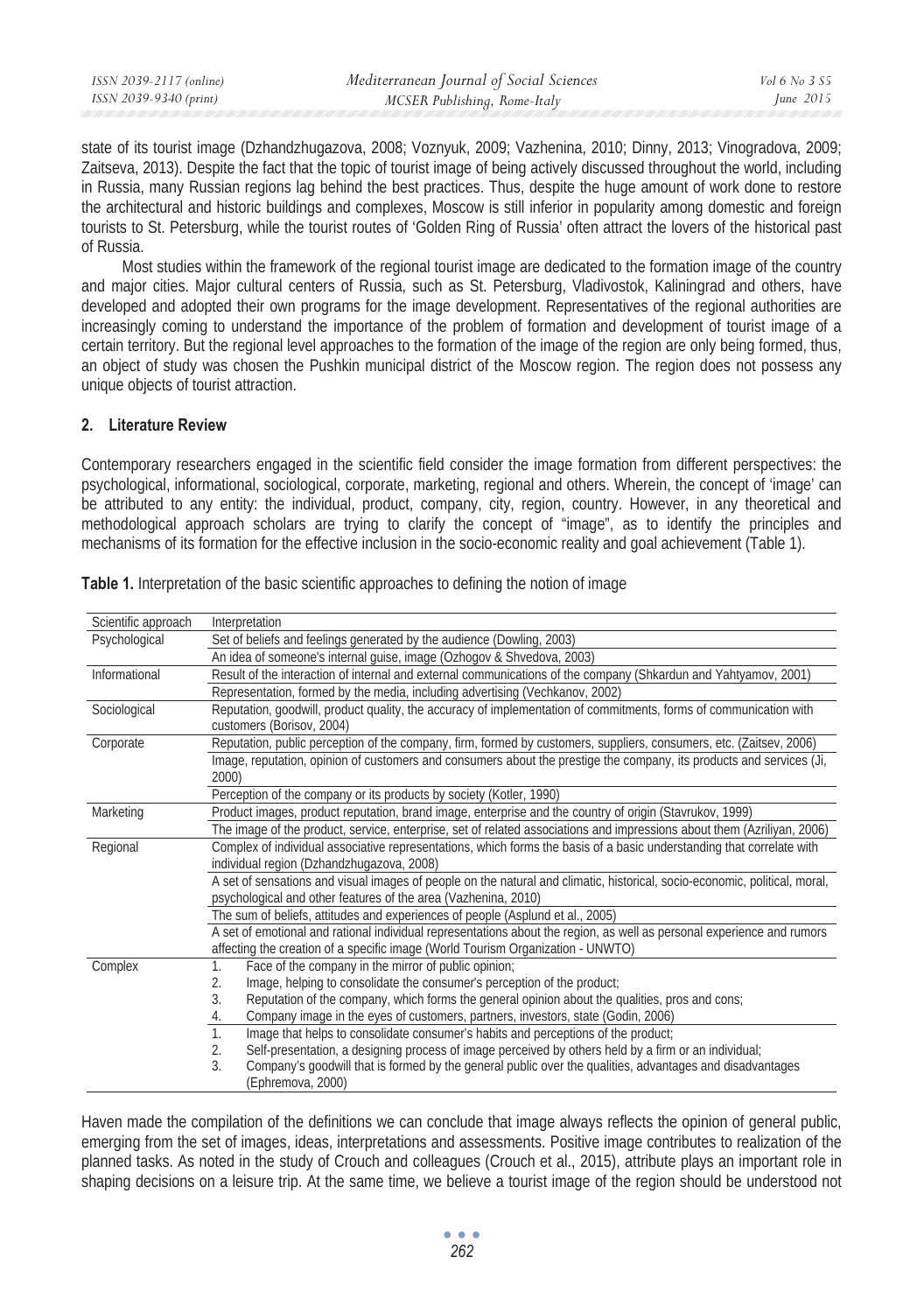just as successfully advanced positive image of the territory, which is based on the distinctive capabilities able to meet the needs of specific customer segments, but also as a more inclusive term that includes:

- − original, emotional and attractive public perception of natural, historical, cultural, social, ethnic, scientific, industrial, environmental characteristics of the region;
- − provision of qualitative characteristics of the services provided being in demand of the target groups of consumers
- − achieved public the level of tourist attractiveness of the region and the tendency of its increase, formed by a special set of positive associations, symbols, signs, techniques.

### **3. Research Methodology**

Up-to-date a rich scientific and practical material for the study and application of various techniques and technologies of image formation has been accumulated. Yet most empirical studies in the framework of regional image formation are often limited to the development of regional symbols and the creation of special Internet sites of the region. In more rare cases, these actives are being supplemented by the organization of exhibitions and cultural events. Application of public relations, marketing, advertising, as well as promotion on the Internet techniques for the formation on an image of the area are described in the works of Asplund et al., 2005; Rice and Trout, 2004; Beerli and Martin, 2004; Pan and Xiang, 2011.

However, the formation of tourist image of the region involves the use of a special approach, built on the use of marketing techniques of highlighting a specific region among others. This methodological approach includes the following steps (see Suslova, 2012): diagnostic of the features and characteristics of the region, the formation of the institutional framework for the construction of the image, the creation of informational products that reflect a positive image of the region, the market commercialization of the tourism products, and evaluation of results. This article is based on this aspect while identifying the specific features of the area.

Basis for the formation of tourist image of the region is its distinction from other areas, providing increased interest from tourists, investors, and authorities. Thus in some cases, the basis of image formation is defined by unique objects that represent the world's cultural and historical heritage, their new interpretation (Zerva, 2015). The world experience shows (Anholt, 2010), that the culture in the form of various projects and development scenarios can lead depressed areas of the city to a new level of development. A well-known example of the Spanish city of Barcelona, which in just twenty years has transformed from a dirty, smoky industrial center into a clean, open cultural city of global significance (Dinny, 2013), as well as the cities of the 'Golden Ring of Russia' tourist route. In other cases, a rather original approach to the creation of new objects of tourist attractions was applied, such as Museum of the mouse in Myshkin city of the Yaroslavl region of Russia. Quintessence of image formation is 'compression' or 'processing' a significant amount of information about the area.

The tourist image of the region cannot be the same for all groups of potential customers. Based on the goals, objectives and characteristics of the region being set, it enhances the audience of the target segments. It seems that the construction of the tourist image of the region, especially its ability to reflect the attractiveness not only for tourists but also for all interested agencies, organizations, the existing or potential investors should be based on the disclosure and successful use of its tourist potential, as being noted by Suslova (2013). It is generally recognized that the basis of the regional tourism potential are:

- − the objects of tourism, which define the content of tourist interest in the administrative territory;
- − the elements of infrastructure of the tourism industry, administrative territory, including the organizations engaged in tourism activities, transportation, catering, accommodation, communications, insurance, fitness and recreation, souvenirs' production, products of folk arts and crafts, trade and other services.

This is confirmed by the results of the study held by Hącia (2014), who suggests that the formation of tourism development also depends on the creation and implementation of a policy of close relationship between transport and tourism aspects of urban logistics and others. The composition and characteristics of the tourist facilities located in the region determine the possibility of development of certain kinds of tourism in its territory: historical and cultural, pilgrimage, sports, health, military, patriotic, educational, agricultural, and other (e.g. see Marcelo, 2009). The scope and structure of the elements of the tourism industry in the region form its material and technical base, which defines the essence of ongoing tourist activity, as it provides necessary conditions for the delivery of a full range of services (transportation, catering, accommodation, excursions, etc.). The material – technical base of tourism in the region in its composition, capacity, quality and quantity of elements must satisfy the needs of tourists (Povorina, 2010). Otherwise, it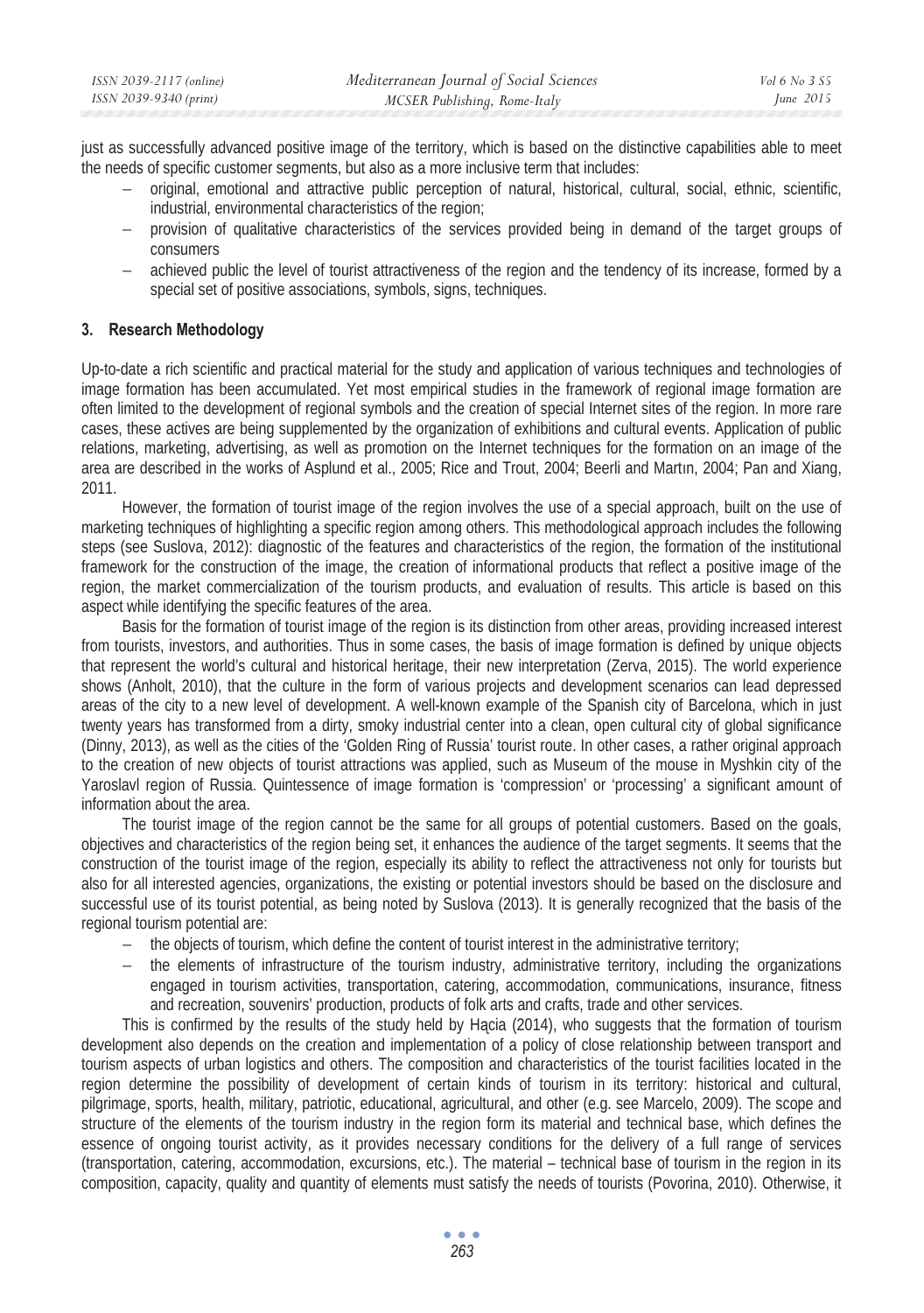is impossible to provide the required level of service quality and to achieve the desired performance of the proposed tourism product (Suslova, 2012). A study of Lin and Huang (2009) presents a model for estimating the position of the image by tourists.

Thus, based on a number of previous studies and approaches to the formation of the image of the region, this article offers two main components of regional tourism potential: a) descriptive or informational, which characterizes the tourist image of the region, the totality of all knowledge and understanding of it; b) appraisal (i.e. evaluation), which is related to the prevailing social attitudes towards the tourist image of the region. The appraisal component exists due to the fact that the information stored in the memory is not indifferent to the individual's perception. It causes certain estimates and emotions that have different intensities based on their positive perception of indifference or strong condemnation.

### **4. Tourist Image of the Pushkin Municipal District of the Moscow Region**

Based on the research methodology and best practices, as well as personal theoretical developments of the authors, we shall attempt to apply the proposed approach to the formation of regional tourist image to the Pushkin municipal district the Moscow region. In this respect, it is advisable to proceed with the specific geographical location and tourist resources available. Pushkin district is located in the Northeast of Moscow region, 30 km from Moscow, and enters an area of Moscow suburbs. It is located between the two cultural centers of Russia – the Moscow capital city and Sergeyev Posad, which has an architectural monument of culture and art, featured in the World Heritage List of UNESCO – the Trinity-Sergius Lavra. The area of the district is 630 square km, of which about 45% is woodland.

Studies conducted by the authors in the Russian State University of Tourism and Service showed that the basis of tourism resources of the area are:

- 1. Natural resources: deciduous and coniferous forests, fields, meadows, 10 lakes, shores of the Pestovo reservoir, 20 rivers, including the river Klyazma, with the total length of 205 km on the territory of the district.
- 2. Recreational resources: natural wellness (forests, fields, ponds), therapeutic institutions (resorts, recreation complexes of different profiles), sports and recreation facilities (sports palaces, sports complexes, sports bases, stadiums).
- 3. Cultural and historical resources: Orthodox religious sites (more than 20 churches, including four of the  $17<sup>th</sup>$ century, two of the 18<sup>th</sup> century, eight of the 19<sup>th</sup> century, ten chapels); country estates, including 4 projects of federal significance: 'Muranovo', 'Lyubimovka', 'Mamontovka', and 'Mogiltsy'; museums (over 10); historical monuments, including the first industrial enterprises and railway stations of the central Russia founded in the late 19<sup>th</sup> century; cultural monuments associated with the life and the rest of famous writers, poets, artists, actors, scientists of the country.
- 4. Event-related resources:
	- − activities of culture and art (Musical Festival, a festival of choral music 'Pushkin's Wreath', poetry contests, art exhibition 'Lilac Festival', exhibition of the 'Pushkin Art Gallery', summer dance evenings, etc.);
	- − holidays (e.g. 'Day of the city Pushkin', 'Wide carnival', 'Youth Day', 'Tourism Day', etc.);
	- − sporting events (e.g. interregional canoeing competition, dog sledding competitions, etc.).

Thus, a feature of Pushkin district is the presence of a large number of different types of natural resources that provide opportunities for recreation, rehabilitation, treatment, cultural and historical knowledge, entertainment, etc. On this basis, we shall build a tourist image of the region. It is possible to position the Pushkin municipal district as a natural gem of the Moscow suburbs, where Russian tourists in close proximity to Moscow (the largest megalopolis in the country and the world) can:

- − see a variety of natural sites and attractions of the central Russia (the Russian plain);
- − make use of various types of complex recreational services offered by medical resorts and recreational and sports organizations;
- − visit the colorful celebrations, festivals and sporting events held in the natural objects of the area;
- − better understand the beauty of Orthodox churches and chapels located in the district, which location and architecture is always in harmony with nature;
- − assess the architecture of country estates that take into account the specifics of their natural placement;
- − understand why for centuries known famous representatives of the Russian and Soviet society have tied their lives, leisure and work with this region.

Thus, we shall disclose the narrative or informational content of the tourist image of the area. Taking into account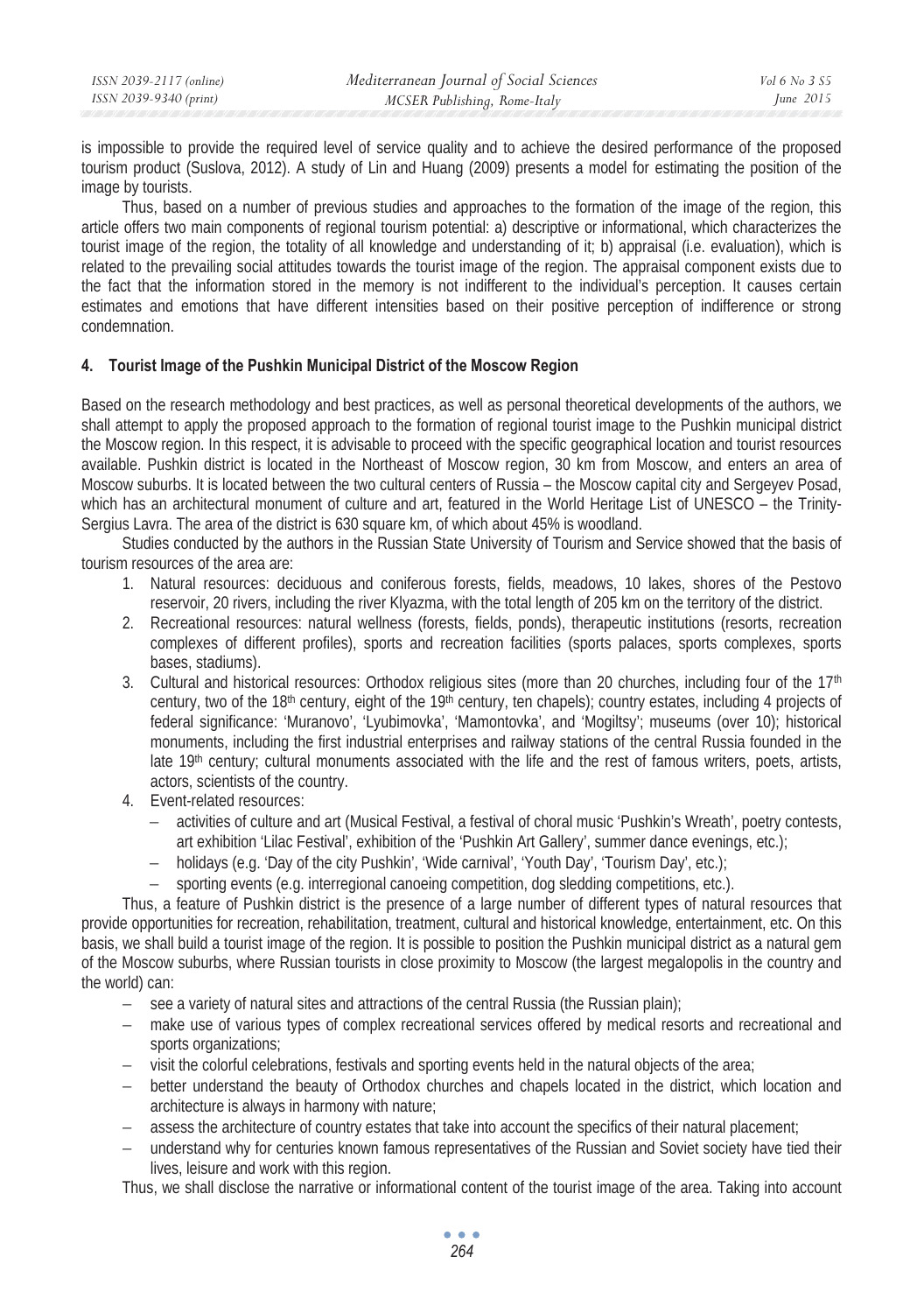| ISSN 2039-2117 (online) | Mediterranean Journal of Social Sciences | <i>Vol</i> 6 No 3 S5 |
|-------------------------|------------------------------------------|----------------------|
| ISSN 2039-9340 (print)  | MCSER Publishing, Rome-Italy             | June $2015$          |

the appraisal component in the formation of tourist image of the region we shall focus on the following issues:

- 1. The condition and degree of preservation of tourist facilities.
- 2. The state of the settlements in the region.
- 3. Transport accessibility of the objects of tourist attraction.
- 4. The number and condition of accommodation and catering facilities.
- 5. Availability of communications.
- 6. Environmental conditions and safety of travel.
- 7. The souvenir and retail services, other consumer services.

A material and technical base required to provide the necessary level of services cannot be achieved without an integrated approach to solving the existing problems in the region. Thus, a successful promotion of Pushkin area in the competitive market of the Moscow region and the following implementation of its tourism potential would be impossible.

The process of formation of the image of the district on the tourist market is advisable to carry out in stages with the consolidation and expansion as the material – technical base, and its tourist potential in general. We suggest the following stages of its formation:

First stage. Development and promotion of bus and walking tour programs of various thematic focus, revealing features of tourist attractions of the area (for example, 'Natural Attractions of the Pushkin District', 'Rivers of Pushkin city and Pushkin area', 'Flora and fauna of the Russian Plain', 'Temples of Pushkin', 'Ancient country estates of Pushkin area', 'Pushkin dacha').

Second stage. Partial integration of the prepared excursion programs into famous and popular among the Russian tourists routes covering the area of the district: a) daily trips to the holy orthodox places, the Sergiev Posad and Radonezh; b) multi-day trips to the 'Golden Ring of Russia' in Pereslavl-Zalessky, Rostov Veliky, Yaroslavl; c) one or more days trips to the cities of the Moscow region.

Third stage. Independent tour operator activity for the development of tourist programs designed for one-day and multi-day stay of tourists in the district, based on the use of existing and further created objects of tourist interest, as well as modernized and updated material – technical base of tourism infrastructure. The main possible tour activities with respect to the proposed tourist image of the area can become different kinds of environmental, health, medical, sports, holiday, family, countryside, religious, historical and cultural tourism.

Currently, the tourism business is the area represents more than 20 firms. The total volume of their services in 2009 amounted to 104.5 mln.rub. In 2010 the total amount was 114.9 mln.rub, in 2013 – 138.8 mln. rub. However, the basis of their activity is outbound tourism. Only one travel agency organizes and conducts tours of the historical and pilgrimage sites located on the territory of Pushkin district.

The proposed approaches to the formation of tourist image of the region will not only lead to the identification and fuller use of its existing economic potential, but will also contribute to the successful solution of a number of important socio-economic issues of the future development, including: development of domestic tourism; promotion of new types of tourism; improving the balance of the market of tourist services; formation of a package offer for tour operator activities; implementation of an active promotional activities; emergence of the economic feasibility of modernization of tourism infrastructure; attraction of additional investment in the development of tourism infrastructure; development of small enterprises; creation of new jobs; increasing the employment rate of the working population; increase in revenues to the budgets of all levels; improving the quality of life of local people.

### **5. Conclusion**

It seems that for the development of domestic tourism in Russia, special attention should be paid to the formation of tourist image of individual regions. Local authorities and structure of the tourism industry should act as subjects of the given process, while the objects are the target customers: tourists and potential investors. The practical significance of this study is that research results are formulated into the specific recommendations and proposals for the management of image formation in the region and can also be used by other regions. The study provides valuable information for designers in the field of tourism and marketing professionals attempting to develop offers that are tailored to the needs of their target markets. At the same time, it should be understood that the process of image formation is very dynamic and it is necessary to conduct further research in the field of regional image formation.